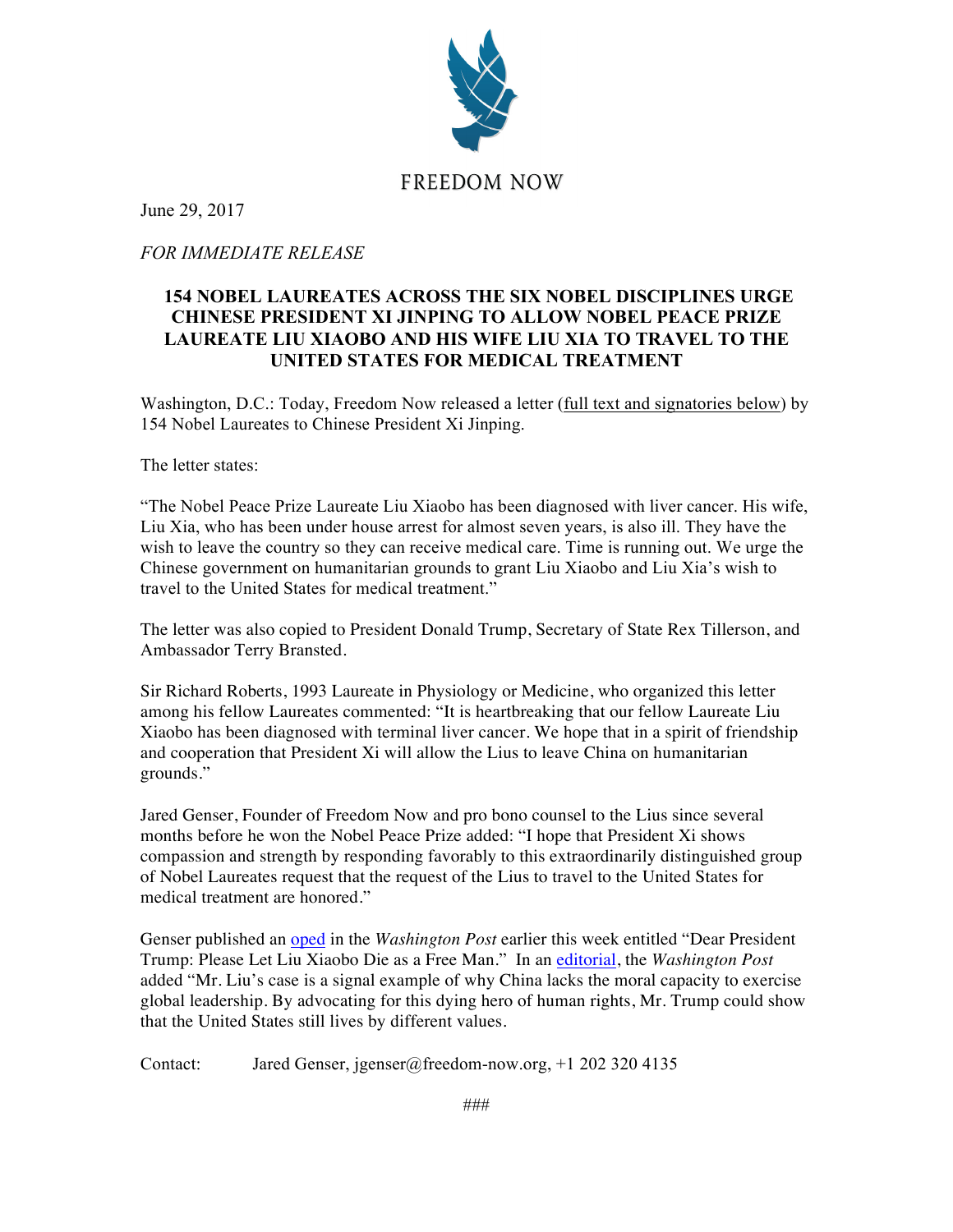## **Sir Richard Roberts 1993 Nobel Laureate in Physiology or Medicine**

June 29, 2017

**President Xi Jinping** People's Republic of China c/o Embassy of the People's Republic of China 2201 Wisconsin Avenue, NW, Suite 110 Washington, D.C. 20007

Dear President Xi,

Our fellow Nobel Laureate the Peace Prize winner Liu Xiaobo has been diagnosed with liver cancer. His wife, Liu Xia, who has been under house arrest for almost seven years, is also ill. They have the wish to leave the country so they can receive medical care. Time is running out. We urge the Chinese government on humanitarian grounds to grant Liu Xiaobo and Liu Xia's wish to travel to the United States for medical treatment.

Yours Sincerely,

 $f.5.$   $f.$ 

Sir Richard J. Roberts, 1993 Nobel Laureate in Physiology or Medicine 157 Larch Row Wenham. MA 01984 email[: roberts@neb.com](mailto:roberts@neb.com)

On behalf of the 154 Nobel Laureates whose names are listed below

cc: The Honorable Donald J. Trump, President of the United States The Honorable Rex Tillerson, U.S. Secretary of State The Honorable Terry Branstad, U.S. Ambassador to the People's Republic of China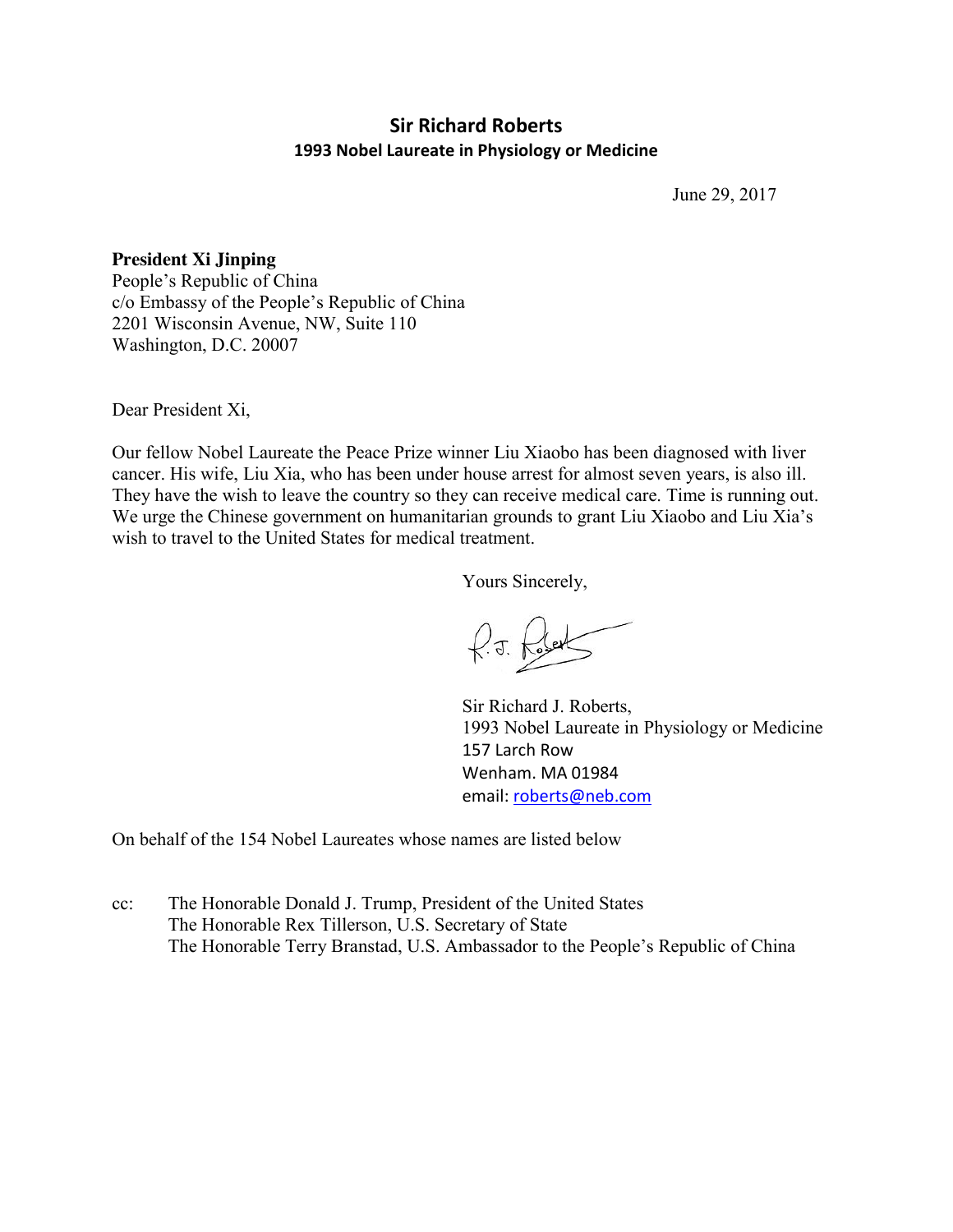## **154 Nobel Laureates**

| Name:                      | Category:      | <b>Prize Year:</b> |
|----------------------------|----------------|--------------------|
| Peter Agre                 | Chemistry      | 2003               |
| Zhores I. Alferov          | Physics        | 2000               |
| Hiroshi Amano              | Physics        | 2014               |
| Philip W. Anderson         | Physics        | 1977               |
| David Baltimore            | Medicine       | 1975               |
| Francoise Barre-Sinoussi   | Medicine       | 2008               |
| J. Georg Bednorz           | <b>Physics</b> | 1987               |
| Carlos Filipe Ximenes Belo | Peace          | 1996               |
| J. Michael Bishop          | Medicine       | 1989               |
| Elizabeth H. Blackburn     | Medicine       | 2009               |
| <b>Gunter Blobel</b>       | Medicine       | 1999               |
| <b>Sydney Brenner</b>      | Medicine       | 2002               |
| Linda B. Buck              | Medicine       | 2004               |
| <b>Arvid Carlsson</b>      | Medicine       | 2000               |
| Thomas R. Cech             | Chemistry      | 1989               |
| <b>Martin Chalfie</b>      | Chemistry      | 2008               |
| Steven Chu                 | Physics        | 1997               |
| Aaron Ciechanover          | Chemistry      | 2004               |
| J. M. Coetzee              | Literature     | 2003               |
| Claude Cohen-Tannoudji     | Physics        | 1997               |
| Leon N. Cooper             | Physics        | 1972               |
| Eric A. Cornell            | Physics        | 2001               |
| <b>Mairead Maguire</b>     | Peace          | 1976               |
| Paul J. Crutzen            | Chemistry      | 1995               |
| Robert F. Curl Jr.         | Chemistry      | 1996               |
| Angus S. Deaton            | Economics      | 2015               |
| Johann Deisenhofer         | Chemistry      | 1988               |
| Peter A. Diamond           | Economics      | 2010               |
| Shirin Ebadi               | Peace          | 2003               |
| <b>Francois Englert</b>    | <b>Physics</b> | 2013               |
| Richard R. Ernst           | Chemistry      | 1991               |
| <b>Gerhard Ertl</b>        | Chemistry      | 2007               |
| Sir Martin J. Evans        | Medicine       | 2007               |
| Eugene F. Fama             | Economics      | 2013               |
| Andrew Z. Fire             | Medicine       | 2006               |
| Edmond H. Fischer          | Medicine       | 1992               |
| Jerome I. Friedman         | Physics        | 1990               |
| Leymah Roberta Gbowee      | Peace          | 2011               |
| Riccardo Giacconi          | Physics        | 2002               |
| <b>Walter Gilbert</b>      | Chemistry      | 1980               |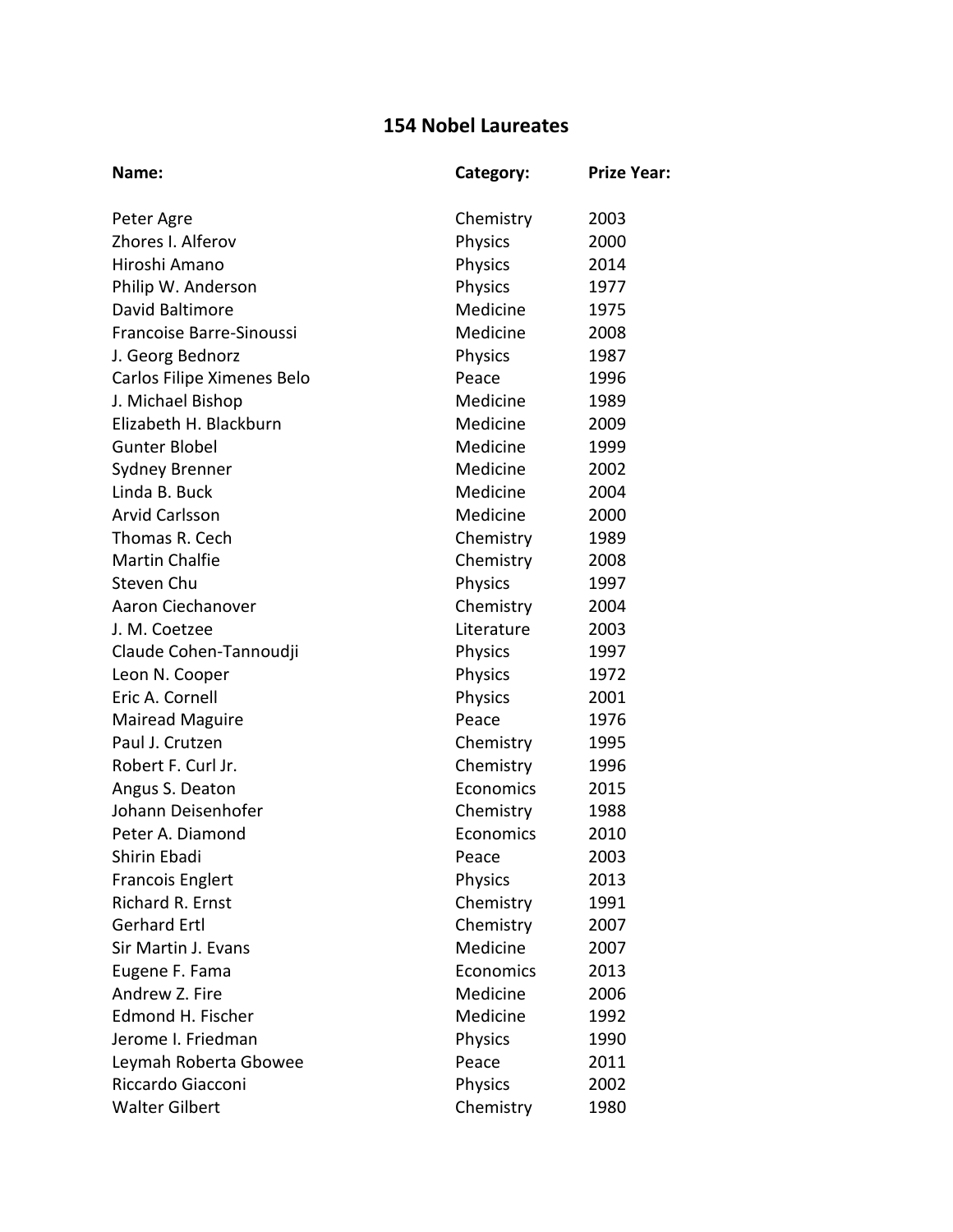| <b>Sheldon Glashow</b> | Physics        | 1979 |
|------------------------|----------------|------|
| Roy J. Glauber         | Physics        | 2005 |
| Joseph L. Goldstein    | Medicine       | 1985 |
| Paul Greengard         | Medicine       | 2000 |
| Carol W. Greider       | Medicine       | 2009 |
| David J. Gross         | Physics        | 2004 |
| Robert H. Grubbs       | Chemistry      | 2005 |
| Roger Guillemin        | Medicine       | 1977 |
| Sir John B. Gurdon     | Medicine       | 2012 |
| John L. Hall           | <b>Physics</b> | 2005 |
| Serge Haroche          | Physics        | 2012 |
| <b>Oliver Hart</b>     | Economics      | 2016 |
| Leland H. Hartwell     | Medicine       | 2001 |
| Harald zur Hausen      | Medicine       | 2008 |
| Dudley R. Herschbach   | Chemistry      | 1986 |
| Avram Hershko          | Chemistry      | 2004 |
| <b>Antony Hewish</b>   | <b>Physics</b> | 1974 |
| Roald Hoffmann         | Chemistry      | 1981 |
| Gerardus 't Hooft      | Physics        | 1999 |
| H. Robert Horvitz      | Medicine       | 2002 |
| Robert Huber           | Chemistry      | 1988 |
| John Hume              | Peace          | 1998 |
| <b>Tim Hunt</b>        | Medicine       | 2001 |
| Louis J. Ignarro       | Medicine       | 1998 |
| Amnesty International  | Peace          | 1977 |
| Elfriede Jelinek       | Literature     | 2004 |
| Brian D. Josephson     | Physics        | 1973 |
| Daniel Kahneman        | Economics      | 2002 |
| Takaaki Kajita         | <b>Physics</b> | 2015 |
| Eric R. Kandel         | Medicine       | 2000 |
| Charles K. Kao         | Physics        | 2009 |
| Tawakkul Karman        | Peace          | 2011 |
| <b>Martin Karplus</b>  | Chemistry      | 2013 |
| Wolfgang Ketterle      | <b>Physics</b> | 2001 |
| Klaus von Klitzing     | Physics        | 1985 |
| Brian K. Kobilka       | Chemistry      | 2012 |
| Roger D. Kornberg      | Chemistry      | 2006 |
| Herbert Kroemer        | <b>Physics</b> | 2000 |
| Finn E. Kydland        | Economics      | 2004 |
| The 14th Dalai Lama    | Peace          | 1989 |
| Leon M. Lederman       | Physics        | 1988 |
| Yuan T. Lee            | Chemistry      | 1986 |
| Robert J. Lefkowitz    | Chemistry      | 2012 |
| Anthony J. Leggett     | Physics        | 2003 |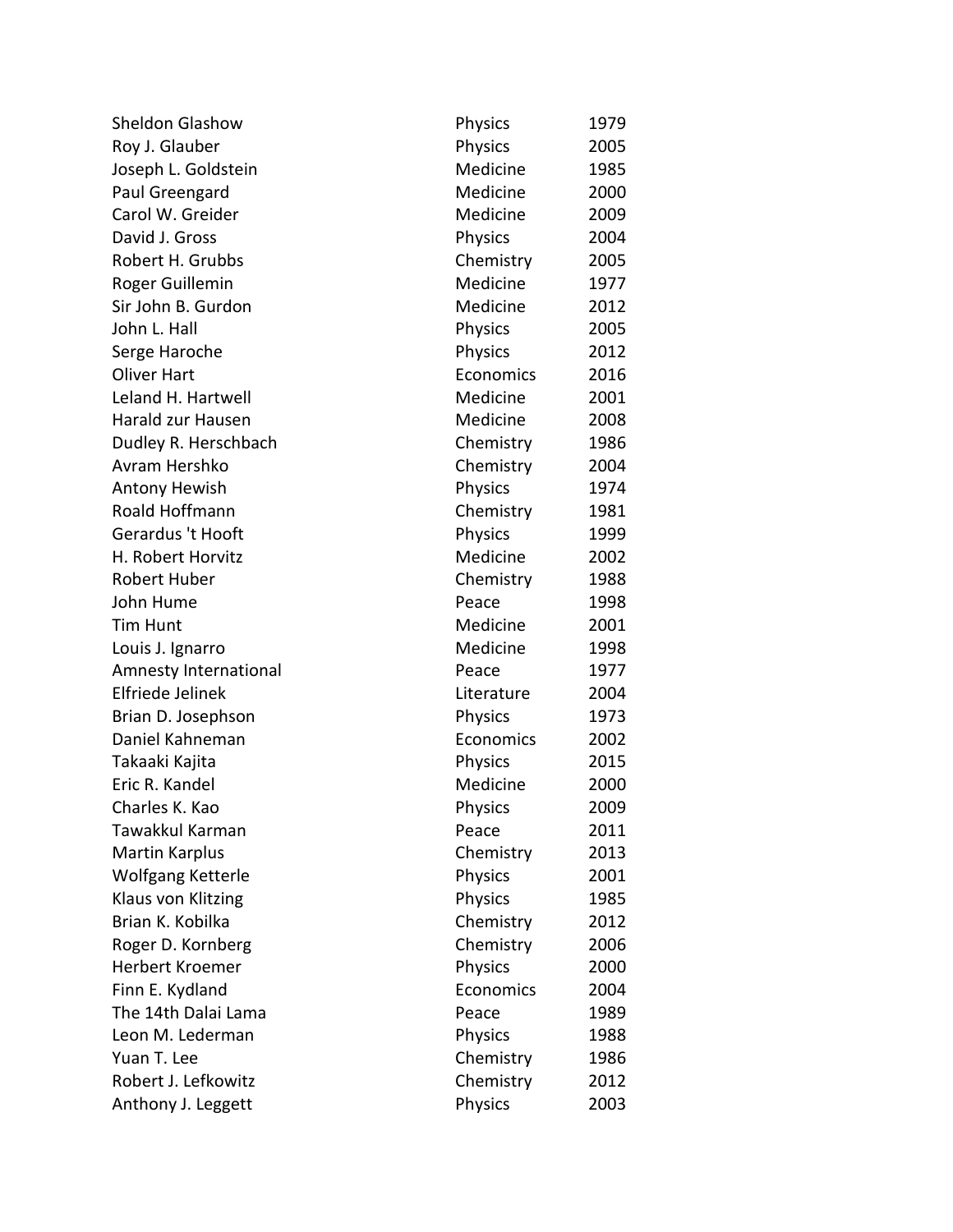| Jean-Marie Lehn             | Chemistry      | 1987 |
|-----------------------------|----------------|------|
| Michael Levitt              | Chemistry      | 2013 |
| Robert E. Lucas Jr.         | Economics      | 1995 |
| Harry M. Markowitz          | Economics      | 1990 |
| Eric S. Maskin              | Economics      | 2007 |
| John C. Mather              | Physics        | 2006 |
| Daniel L. McFadden          | Economics      | 2000 |
| Craig C. Mello              | Medicine       | 2006 |
| Robert C. Merton            | Economics      | 1997 |
| Hartmut Michel              | Chemistry      | 1988 |
| James A. Mirrlees           | Economics      | 1996 |
| Patrick Modiano             | Literature     | 2014 |
| Paul L. Modrich             | Chemistry      | 2015 |
| William E. Moerner          | Chemistry      | 2014 |
| Mario J. Molina             | Chemistry      | 1995 |
| <b>Toni Morrison</b>        | Literature     | 1993 |
| <b>Edvard Moser</b>         | Medicine       | 2014 |
| May-Britt Moser             | Medicine       | 2014 |
| Herta Muller                | Literature     | 2009 |
| Kary B. Mullis              | Chemistry      | 1993 |
| Roger B. Myerson            | Economics      | 2007 |
| Shuji Nakamura              | Physics        | 2014 |
| Erwin Neher                 | Medicine       | 1991 |
| <b>Sir Paul Nurse</b>       | Medicine       | 2001 |
| Christiane Nusslein-Volhard | Medicine       | 1995 |
| John O'Keefe                | Medicine       | 2014 |
| Douglas D. Osheroff         | Physics        | 1996 |
| William D. Phillips         | Physics        | 1997 |
| John C. Polanyi             | Chemistry      | 1986 |
| H. David Politzer           | Physics        | 2004 |
| <b>Stanley B. Prusiner</b>  | Medicine       | 1997 |
| Venkatraman Ramakrishnan    | Chemistry      | 2009 |
| Jose Ramos-Horta            | Peace          | 1996 |
| Adam G. Riess               | <b>Physics</b> | 2011 |
| Sir Richard J. Roberts      | Medicine       | 1993 |
| Alvin E. Roth               | Economics      | 2012 |
| Carlo Rubbia                | Physics        | 1984 |
| Randy W. Schekman           | Medicine       | 2013 |
| Brian P. Schmidt            | <b>Physics</b> | 2011 |
| <b>Richard R. Schrock</b>   | Chemistry      | 2005 |
| Phillip A. Sharp            | Medicine       | 1993 |
| Osamu Shimomura             | Chemistry      | 2008 |
| Christopher A. Sims         | Economics      | 2011 |
| Jens C. Skou                | Chemistry      | 1997 |
|                             |                |      |